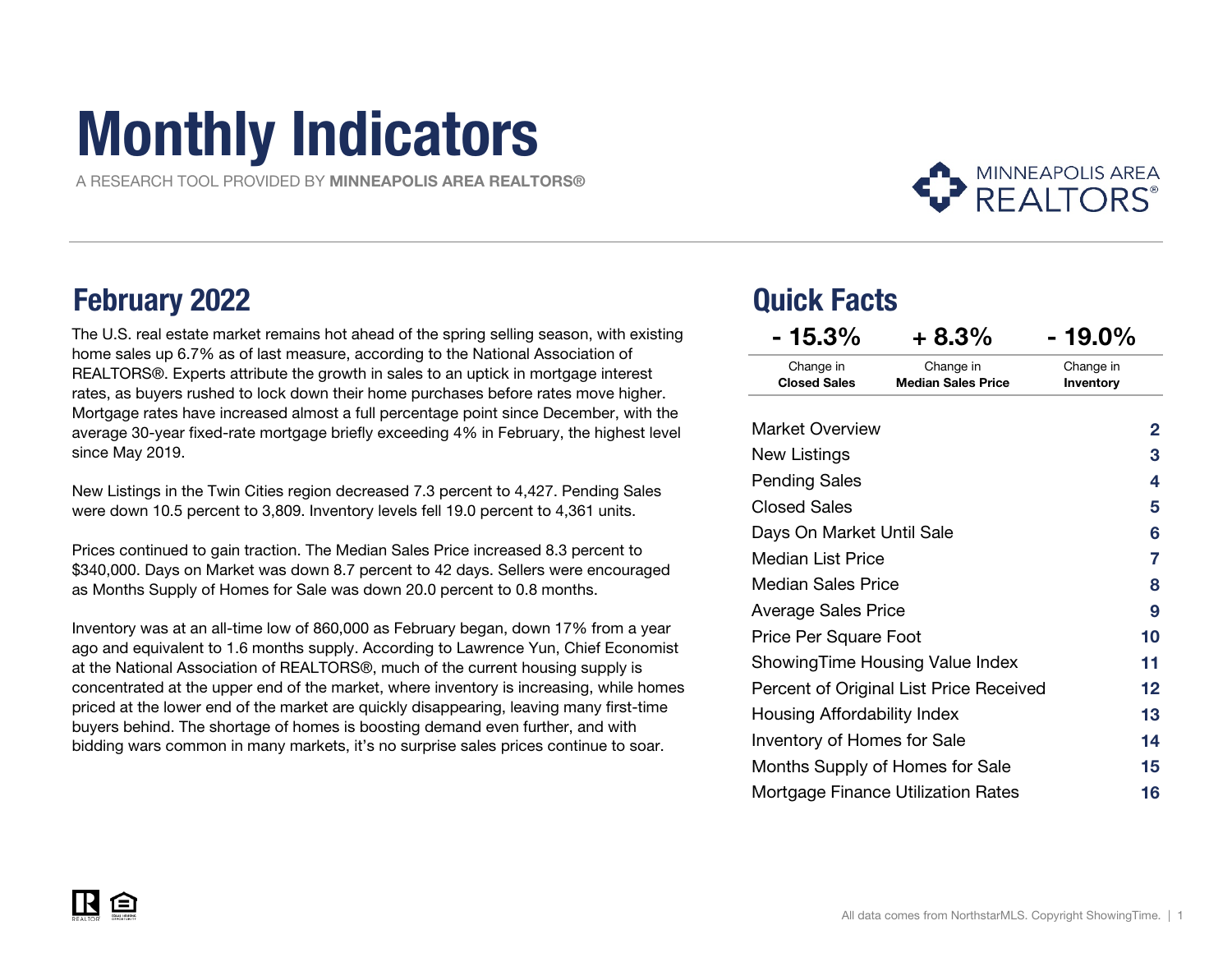### Market Overview

Key market metrics for the current month and year-to-date.



| <b>Key Metrics</b>                     | <b>Historical Sparklines (normalized)</b>                       | 2-2021    | 2-2022    | $+1-$    |           | <b>YTD 2021 YTD 2022</b> | $+ 1 -$  |
|----------------------------------------|-----------------------------------------------------------------|-----------|-----------|----------|-----------|--------------------------|----------|
| <b>New Listings</b>                    | $2 - 2019$<br>$2 - 2022$<br>2-2020<br>$2 - 202 -$               | 4,778     | 4,427     | $-7.3%$  | 8,852     | 8,081                    | $-8.7%$  |
| <b>Pending Sales</b>                   | $2 - 2019$<br>$2 - 2022$<br>$2 - 2020$<br>$2 - 2021$            | 4,258     | 3,809     | $-10.5%$ | 7,847     | 6,987                    | $-11.0%$ |
| <b>Closed Sales</b>                    | $2 - 2019$<br>$2 - 2021$<br>$2 - 2020$<br>$2 - 2022$            | 3,271     | 2,769     | $-15.3%$ | 6,643     | 5,828                    | $-12.3%$ |
| Days on Market Until Sale              | 2-2021<br>2-2019<br>$2 - 2020$<br>$2 - 2022$                    | 46        | 42        | $-8.7%$  | 44        | 42                       | $-4.5%$  |
| <b>Median List Price</b>               | <b>The State</b><br>2-2019<br>2-2021<br>2-2022<br>2-2020        | \$340,000 | \$375,000 | $+10.3%$ | \$337,835 | \$369,900                | $+9.5%$  |
| <b>Median Sales Price</b>              | 2-2019<br>$2 - 2020$<br>2-2021<br>$2 - 2022$                    | \$314,000 | \$340,000 | $+8.3%$  | \$307,000 | \$335,000                | $+9.1%$  |
| <b>Price Per Square Foot</b>           | $2 - 2019$<br>$2 - 2020$<br>2-2021<br>$2 - 2022$                | \$179     | \$196     | $+9.6%$  | \$176     | \$193                    | $+9.6%$  |
| <b>ShowingTime Housing Value Index</b> | - - - -<br>$2 - 2019$<br>$2 - 2020$<br>$2 - 2021$<br>$2 - 2022$ | \$267,050 | \$291,909 | $+9.3%$  |           |                          |          |
| Pct. of Orig. List Price Received      | 2-2019<br>$2 - 2020$<br>2-2021<br>2-2022                        | 100.1%    | 100.7%    | $+0.6%$  | 99.8%     | 100.1%                   | $+0.3%$  |
| <b>Inventory of Homes for Sale</b>     | $2 - 2021$<br>$2 - 2022$<br>2-2019<br>$2 - 2020$                | 5,387     | 4,361     | $-19.0%$ |           |                          |          |
| <b>Months Supply of Homes for Sale</b> | $2 - 2021$<br>$2 - 2022$<br>2-2019<br>$2 - 2020$                | 1.0       | 0.8       | $-20.0%$ |           |                          |          |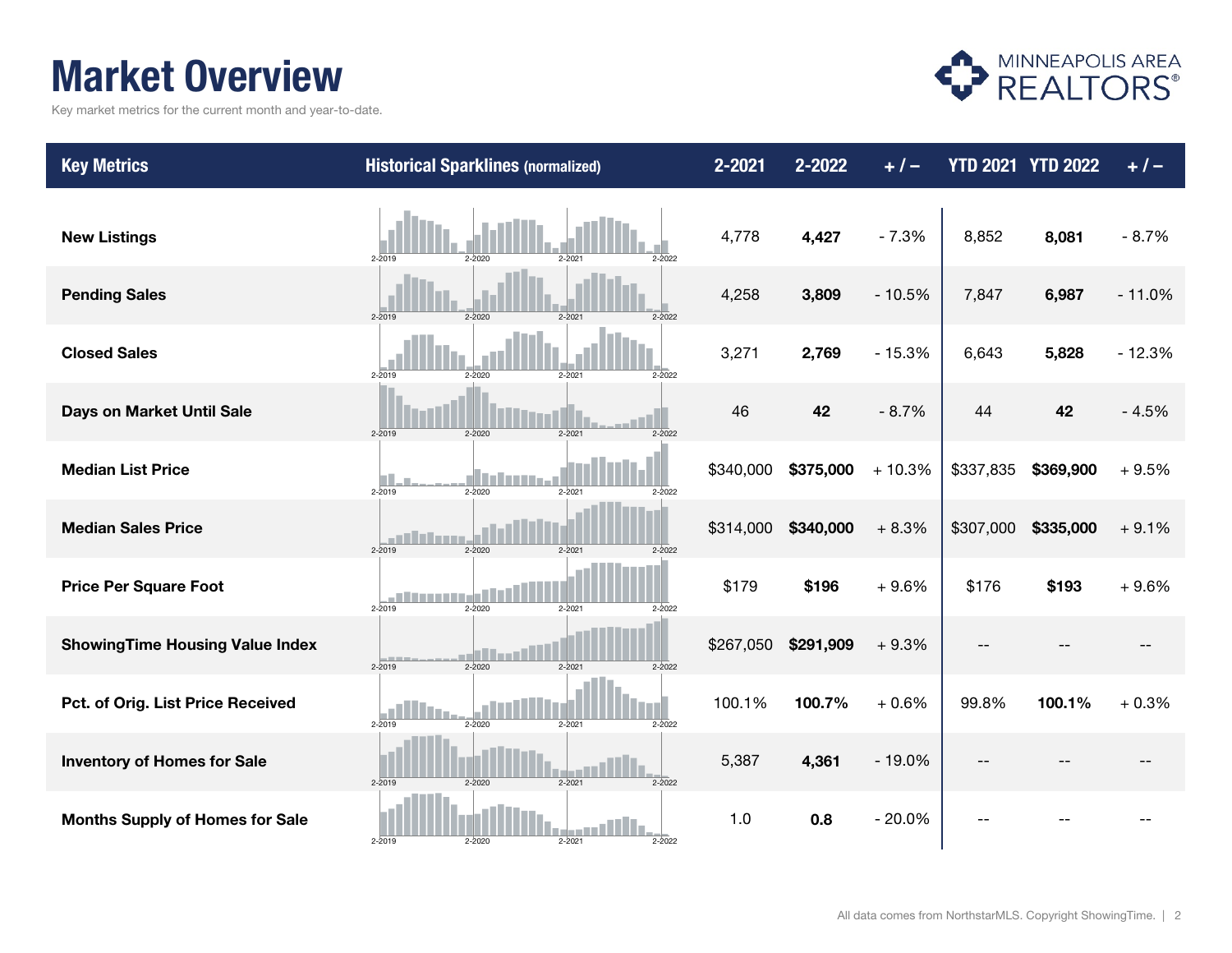### New Listings

A count of the properties that have been newly listed on the market in a given month.



**February** 

#### Year To Date



|                     |       | Prior | Percent  |
|---------------------|-------|-------|----------|
| <b>New Listings</b> |       | Year  | Change   |
| March 2021          | 6,740 | 7,452 | $-9.6%$  |
| April 2021          | 7,579 | 6,136 | $+23.5%$ |
| May 2021            | 7,684 | 7,382 | $+4.1%$  |
| June 2021           | 8,469 | 7,571 | $+11.9%$ |
| <b>July 2021</b>    | 8,240 | 8,080 | $+2.0%$  |
| August 2021         | 7,726 | 7,933 | $-2.6%$  |
| September 2021      | 7,302 | 7,923 | $-7.8%$  |
| October 2021        | 6,248 | 6,994 | $-10.7%$ |
| November 2021       | 4,155 | 4,073 | $+2.0%$  |
| December 2021       | 2,573 | 3,126 | $-17.7%$ |
| January 2022        | 3,654 | 4,074 | $-10.3%$ |
| February 2022       | 4,427 | 4,778 | $-7.3\%$ |
| 12-Month Avg        | 6,233 | 6,294 | $-1.0\%$ |

#### Historical New Listing Activity

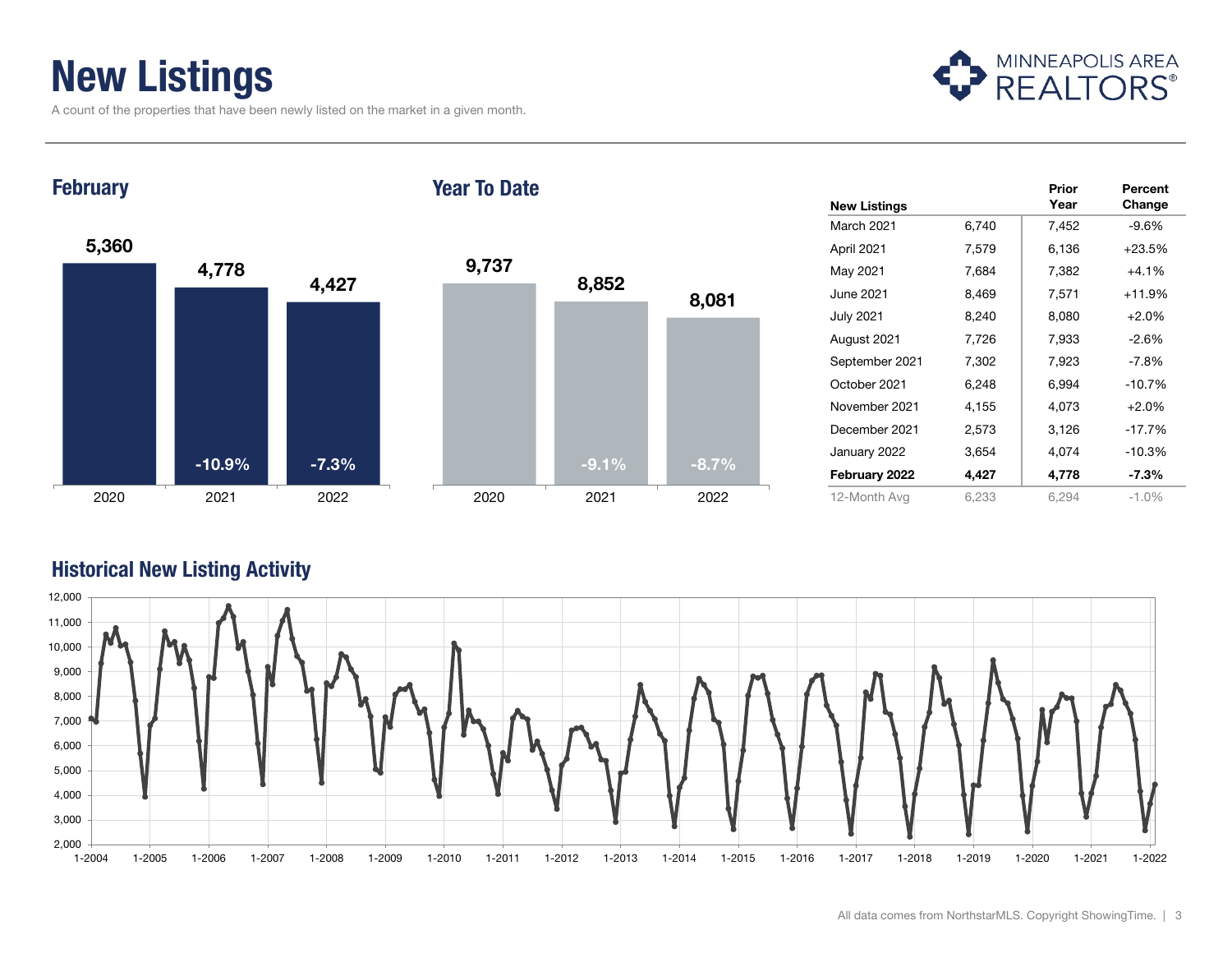### Pending Sales

A count of the properties on which contracts have been accepted in a given month.



#### 4,229 4,258 3,809 2020 2021 2022 **February** 7,561 <sup>7,847</sup> 6,987 2020 2021 2022  $+0.7\%$  -10.5% +3.8% -11.0%

Year To Date

|                      |       | Prior | Percent   |
|----------------------|-------|-------|-----------|
| <b>Pending Sales</b> |       | Year  | Change    |
| March 2021           | 5,786 | 5,128 | $+12.8%$  |
| April 2021           | 6,273 | 4,654 | $+34.8%$  |
| May 2021             | 6,891 | 5,908 | $+16.6%$  |
| <b>June 2021</b>     | 6,793 | 6,910 | $-1.7%$   |
| <b>July 2021</b>     | 6,269 | 6,992 | $-10.3%$  |
| August 2021          | 6,545 | 7,271 | $-10.0%$  |
| September 2021       | 5,641 | 6,533 | $-13.7%$  |
| October 2021         | 5,802 | 6,396 | $-9.3%$   |
| November 2021        | 4,788 | 4,704 | $+1.8%$   |
| December 2021        | 3,291 | 3,750 | $-12.2%$  |
| January 2022         | 3,178 | 3,589 | $-11.5%$  |
| February 2022        | 3,809 | 4,258 | $-10.5\%$ |
| 12-Month Avg         | 5,422 | 5,508 | $-1.6%$   |

#### Historical Pending Sales Activity

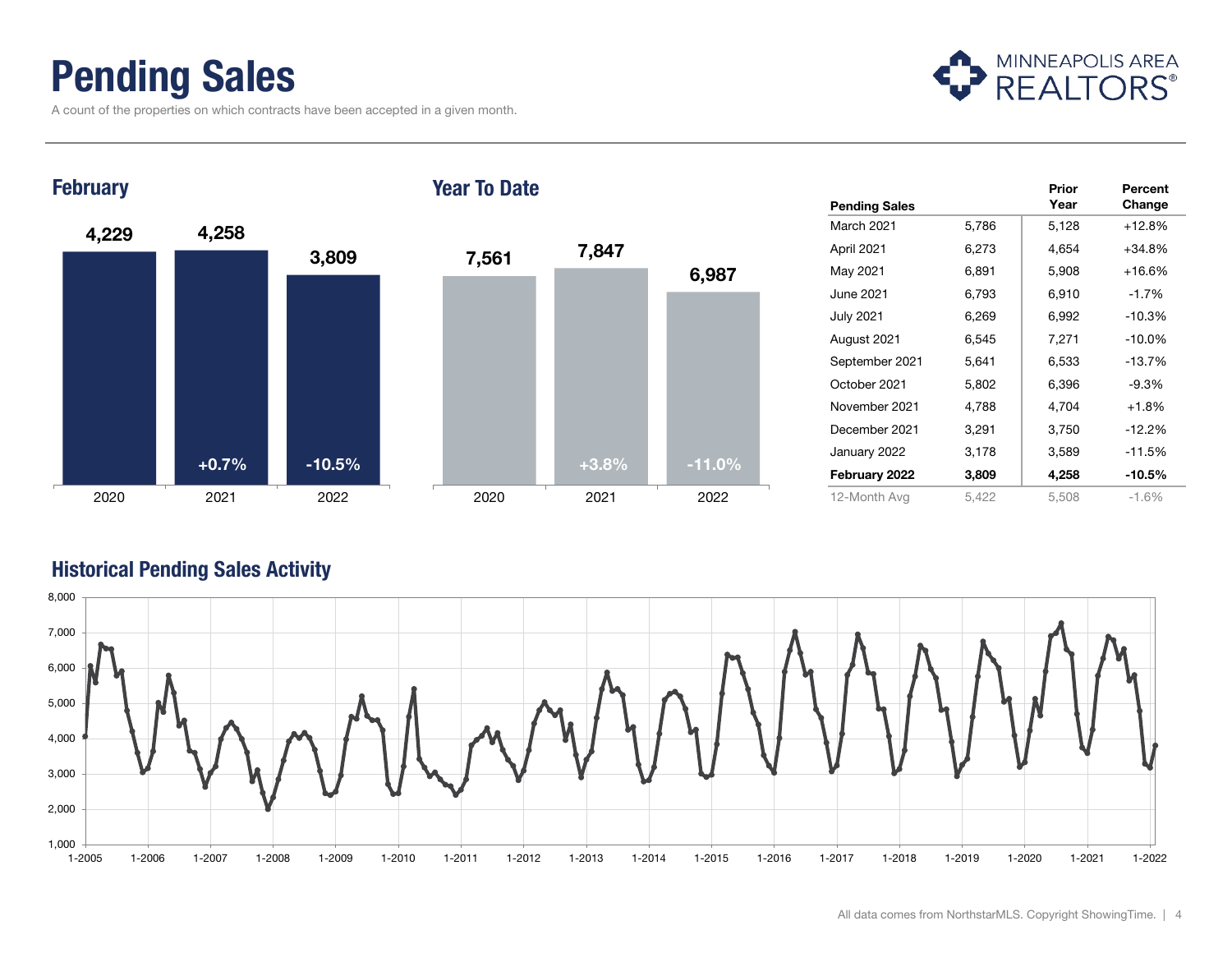### Closed Sales

A count of the actual sales that have closed in a given month.





|                     |       | Prior | Percent  |
|---------------------|-------|-------|----------|
| <b>Closed Sales</b> |       | Year  | Change   |
| March 2021          | 4,392 | 4,222 | $+4.0%$  |
| April 2021          | 5,170 | 4,677 | $+10.5%$ |
| May 2021            | 5,659 | 4,805 | $+17.8%$ |
| June 2021           | 7,591 | 6,230 | $+21.8%$ |
| <b>July 2021</b>    | 6,815 | 7,062 | $-3.5%$  |
| August 2021         | 6,987 | 6,858 | $+1.9%$  |
| September 2021      | 6,382 | 6,702 | $-4.8%$  |
| October 2021        | 6,067 | 7,117 | $-14.8%$ |
| November 2021       | 5,602 | 5,706 | $-1.8%$  |
| December 2021       | 5,076 | 5,230 | $-2.9\%$ |
| January 2022        | 3,059 | 3,372 | -9.3%    |
| February 2022       | 2,769 | 3,271 | -15.3%   |
| 12-Month Avg        | 5,464 | 5,438 | $+0.3%$  |

#### Historical Closed Sales Activity

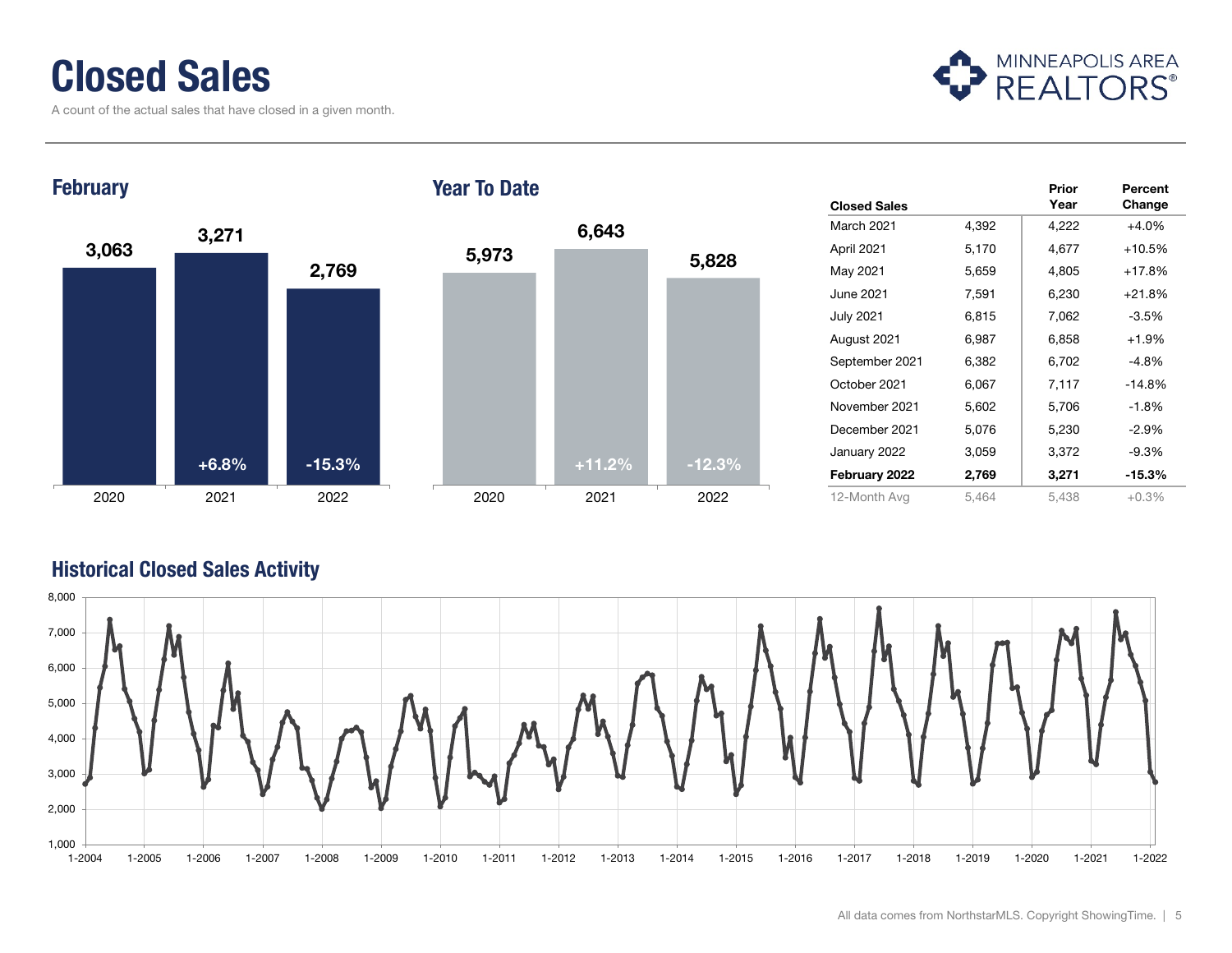### Days on Market Until Sale

MINNEAPOLIS AREA

Average, cumulative number of days between when a property is listed and when an offer is accepted in a given month.



#### Historical Days on Market Until Sale

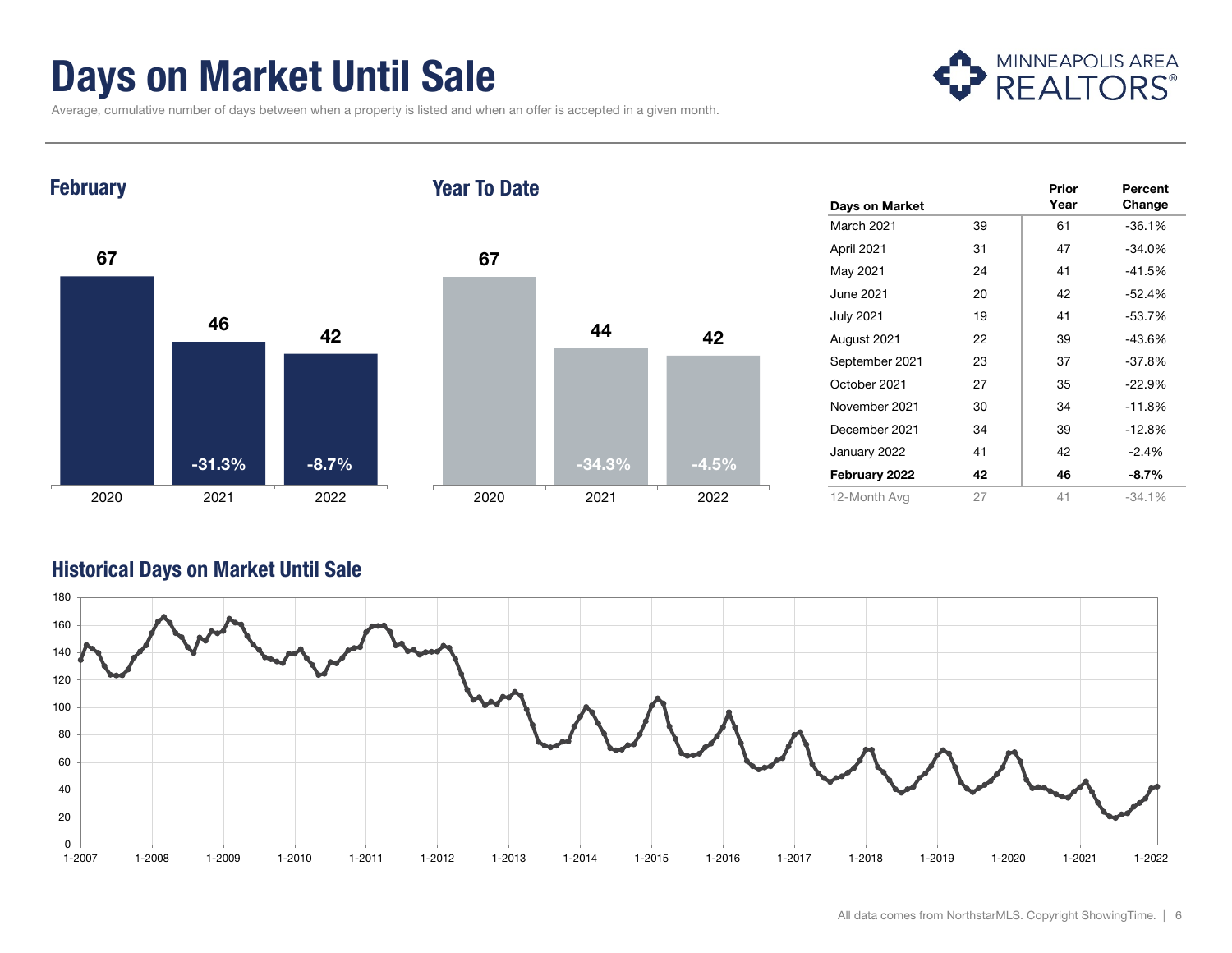### Median Original List Price



Median original list price for all new listings in a given month. List prices can serve as a leading indicator of future price movement.



#### Year To Date



|                                   |           | Prior     | Percent  |
|-----------------------------------|-----------|-----------|----------|
| <b>Median Original List Price</b> |           | Year      | Change   |
| March 2021                        | \$337,603 | \$319,000 | $+5.8%$  |
| April 2021                        | \$336,760 | \$314,900 | $+6.9%$  |
| May 2021                          | \$348,900 | \$320,000 | $+9.0%$  |
| June 2021                         | \$349,900 | \$315,000 | $+11.1%$ |
| <b>July 2021</b>                  | \$340,000 | \$314,900 | $+8.0\%$ |
| August 2021                       | \$339,900 | \$315,118 | $+7.9%$  |
| September 2021                    | \$345,000 | \$314,900 | $+9.6%$  |
| October 2021                      | \$339,900 | \$309,900 | $+9.7%$  |
| November 2021                     | \$325,000 | \$304,900 | $+6.6%$  |
| December 2021                     | \$350,000 | \$313,150 | $+11.8%$ |
| January 2022                      | \$360,000 | \$329,900 | $+9.1%$  |
| February 2022                     | \$375,000 | \$340,000 | +10.3%   |
| 12-Month Med                      | \$345,000 | \$318,990 | $+8.2%$  |

#### Historical Median Original List Price

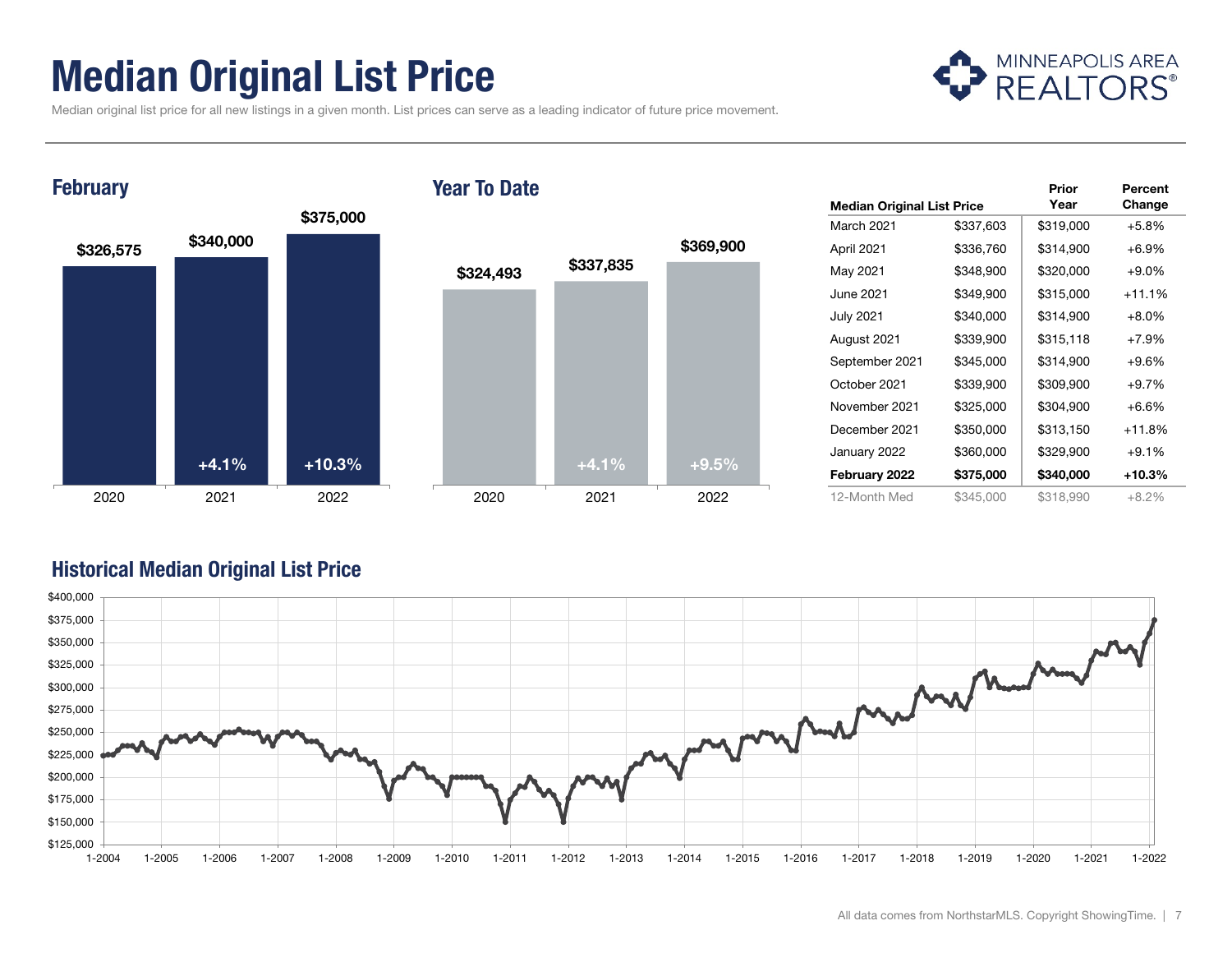### Median Sales Price

Median price point for all closed sales, not accounting for seller concessions, in a given month.



**February** 

#### Year To Date



|                           |           | Prior     | Percent  |
|---------------------------|-----------|-----------|----------|
| <b>Median Sales Price</b> |           | Year      | Change   |
| March 2021                | \$328,631 | \$297,000 | $+10.7%$ |
| April 2021                | \$336,250 | \$305,000 | $+10.2%$ |
| May 2021                  | \$344,000 | \$294,900 | $+16.6%$ |
| June 2021                 | \$350,000 | \$305,000 | $+14.8%$ |
| July 2021                 | \$350,000 | \$312,650 | $+11.9%$ |
| August 2021               | \$350,000 | \$315,000 | $+11.1%$ |
| September 2021            | \$340,600 | \$310,000 | $+9.9%$  |
| October 2021              | \$340,000 | \$315,000 | $+7.9%$  |
| November 2021             | \$339,900 | \$310,000 | $+9.6%$  |
| December 2021             | \$331,500 | \$307,000 | $+8.0\%$ |
| January 2022              | \$333,000 | \$301,000 | $+10.6%$ |
| February 2022             | \$340,000 | \$314,000 | $+8.3%$  |
| 12-Month Med              | \$340,000 | \$308,900 | $+10.1%$ |

#### Historical Median Sales Price

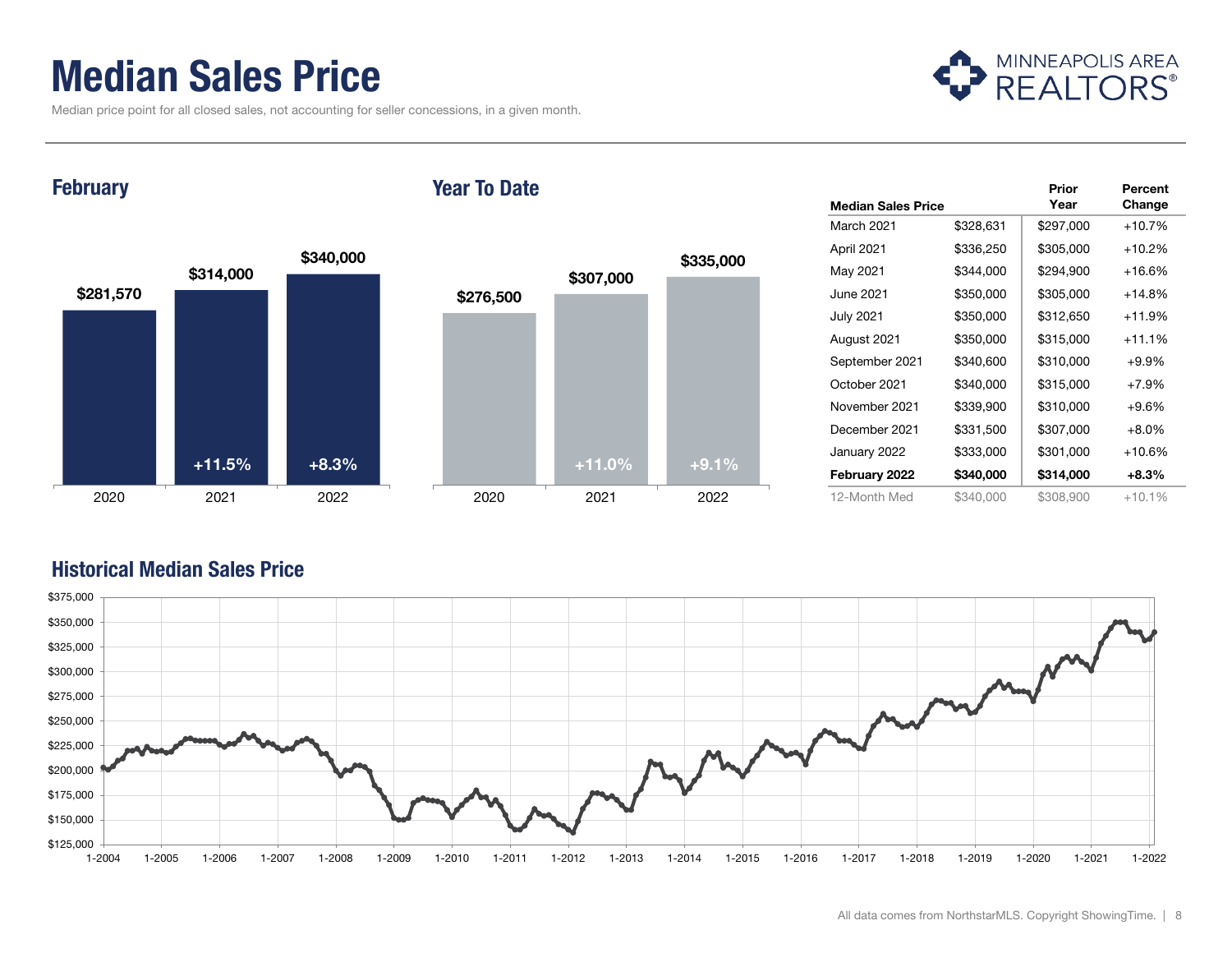### Average Sales Price

Average sales price for all closed sales, not accounting for seller concessions, in a given month.



**February** 

#### Year to Date



|                            |           | Prior     | Percent  |
|----------------------------|-----------|-----------|----------|
| <b>Average Sales Price</b> |           | Year      | Change   |
| March 2021                 | \$383,107 | \$338,130 | $+13.3%$ |
| April 2021                 | \$386,866 | \$341,607 | $+13.2%$ |
| May 2021                   | \$402,379 | \$334,172 | $+20.4%$ |
| June 2021                  | \$407,304 | \$348,110 | $+17.0%$ |
| July 2021                  | \$404,317 | \$359,242 | $+12.5%$ |
| August 2021                | \$410,188 | \$364,299 | $+12.6%$ |
| September 2021             | \$392,842 | \$362,696 | $+8.3%$  |
| October 2021               | \$395,298 | \$372,932 | $+6.0%$  |
| November 2021              | \$392,113 | \$364,347 | $+7.6%$  |
| December 2021              | \$389,466 | \$361,069 | $+7.9%$  |
| January 2022               | \$385,971 | \$351,162 | $+9.9%$  |
| February 2022              | \$397,476 | \$359,957 | $+10.4%$ |
| 12-Month Avg               | \$397,035 | \$356,296 | $+11.4%$ |

#### Historical Average Sales Price

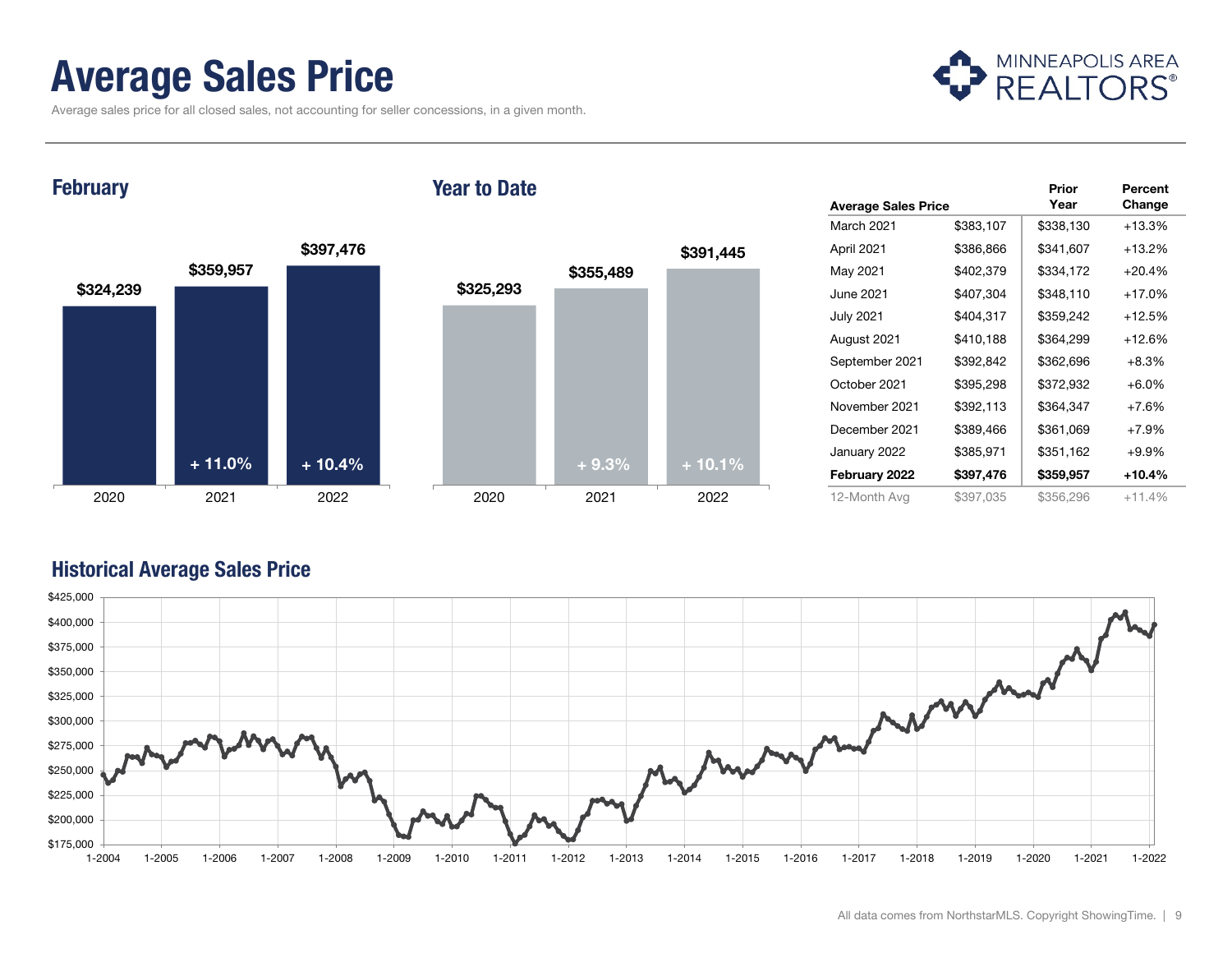### Price Per Square Foot

The price per square foot of homes sold in a given month. Sold properties only. Does not account for seller concessions.



**February** 

#### Year to Date



| <b>Price Per Square Foot</b> |       | Prior<br>Year | Percent<br>Change |
|------------------------------|-------|---------------|-------------------|
| March 2021                   | \$186 | \$165         | $+12.7%$          |
| April 2021                   | \$188 | \$166         | $+12.9%$          |
| May 2021                     | \$193 | \$164         | $+17.9%$          |
| June 2021                    | \$193 | \$166         | $+16.2%$          |
| <b>July 2021</b>             | \$194 | \$170         | $+14.1%$          |
| August 2021                  | \$193 | \$172         | $+12.2%$          |
| September 2021               | \$189 | \$173         | $+9.2%$           |
| October 2021                 | \$189 | \$174         | $+8.9%$           |
| November 2021                | \$189 | \$173         | $+8.8%$           |
| December 2021                | \$191 | \$174         | $+9.5%$           |
| January 2022                 | \$191 | \$174         | $+9.7%$           |
| February 2022                | \$196 | \$179         | $+9.6%$           |
| 12-Month Avg                 | \$191 | \$171         | $+11.8%$          |

#### Historical Price Per Square Foot

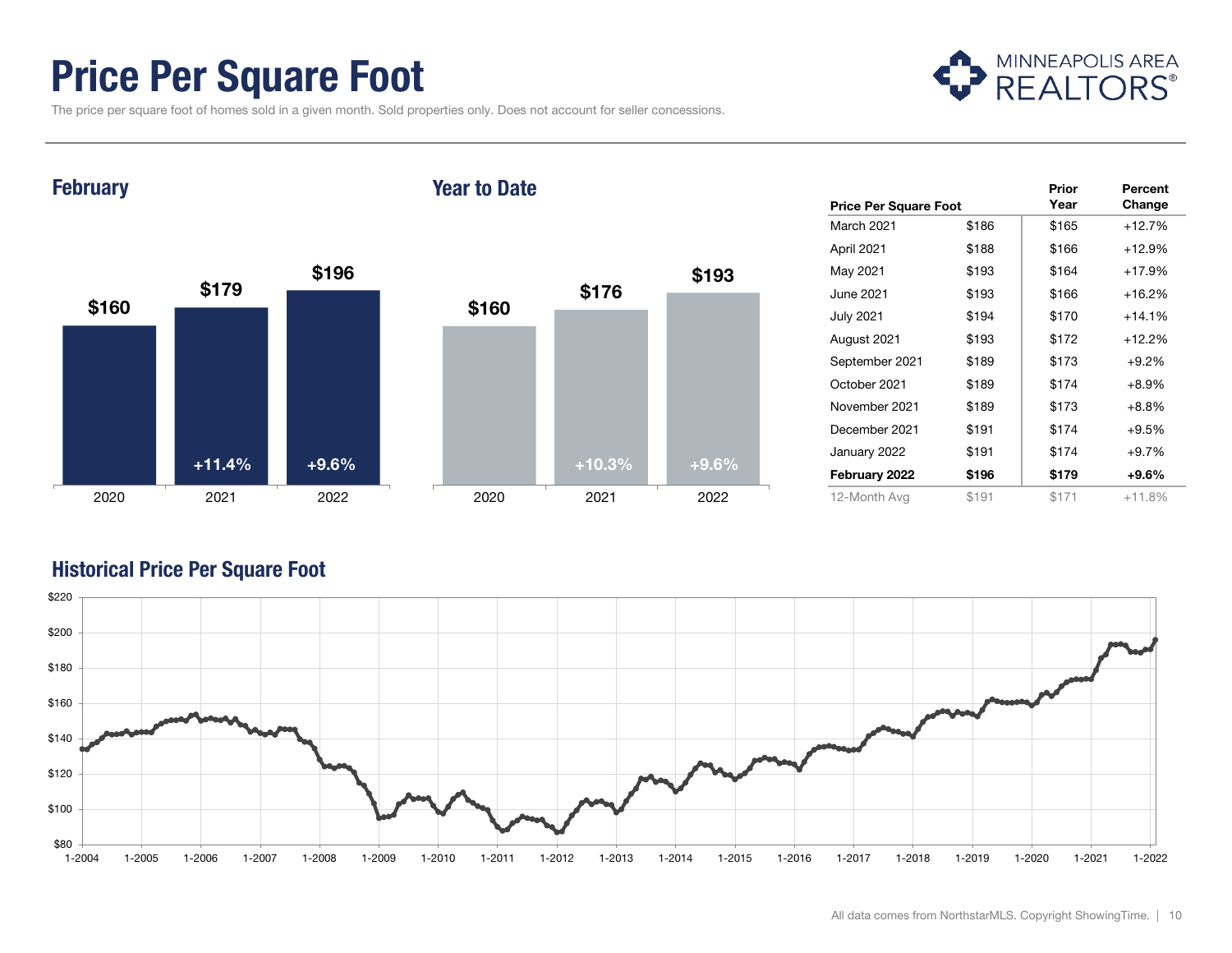### ShowingTime Housing Value Index



 The value index employs a multi-variate, linear regression methodology to determine specific weights that adjust for both seasonality and segment bias to arrive at a real, constant-quality view of home values. The index is set to the median sales price in January 2003.

#### **February**



|                            |           | Prior     | Percent  |
|----------------------------|-----------|-----------|----------|
| <b>Housing Value Index</b> |           | Year      | Change   |
| March 2021                 | \$272,718 | \$248,127 | $+9.9%$  |
| April 2021                 | \$274,094 | \$247,261 | $+10.9%$ |
| May 2021                   | \$278,392 | \$240,619 | $+15.7%$ |
| June 2021                  | \$278,317 | \$240,564 | $+15.7%$ |
| <b>July 2021</b>           | \$279,307 | \$243,279 | $+14.8%$ |
| August 2021                | \$279,098 | \$247,896 | $+12.6%$ |
| September 2021             | \$277,032 | \$252,221 | $+9.8%$  |
| October 2021               | \$277,474 | \$253,296 | $+9.5%$  |
| November 2021              | \$277,749 | \$254,830 | $+9.0%$  |
| December 2021              | \$284,226 | \$258,105 | $+10.1%$ |
| January 2022               | \$287,726 | \$263,530 | $+9.2%$  |
| February 2022              | \$291,909 | \$267,050 | $+9.3\%$ |
| 12-Month Avg               | \$279,837 | \$251,398 | $+11.4%$ |

#### Historical ShowingTime Housing Value Index

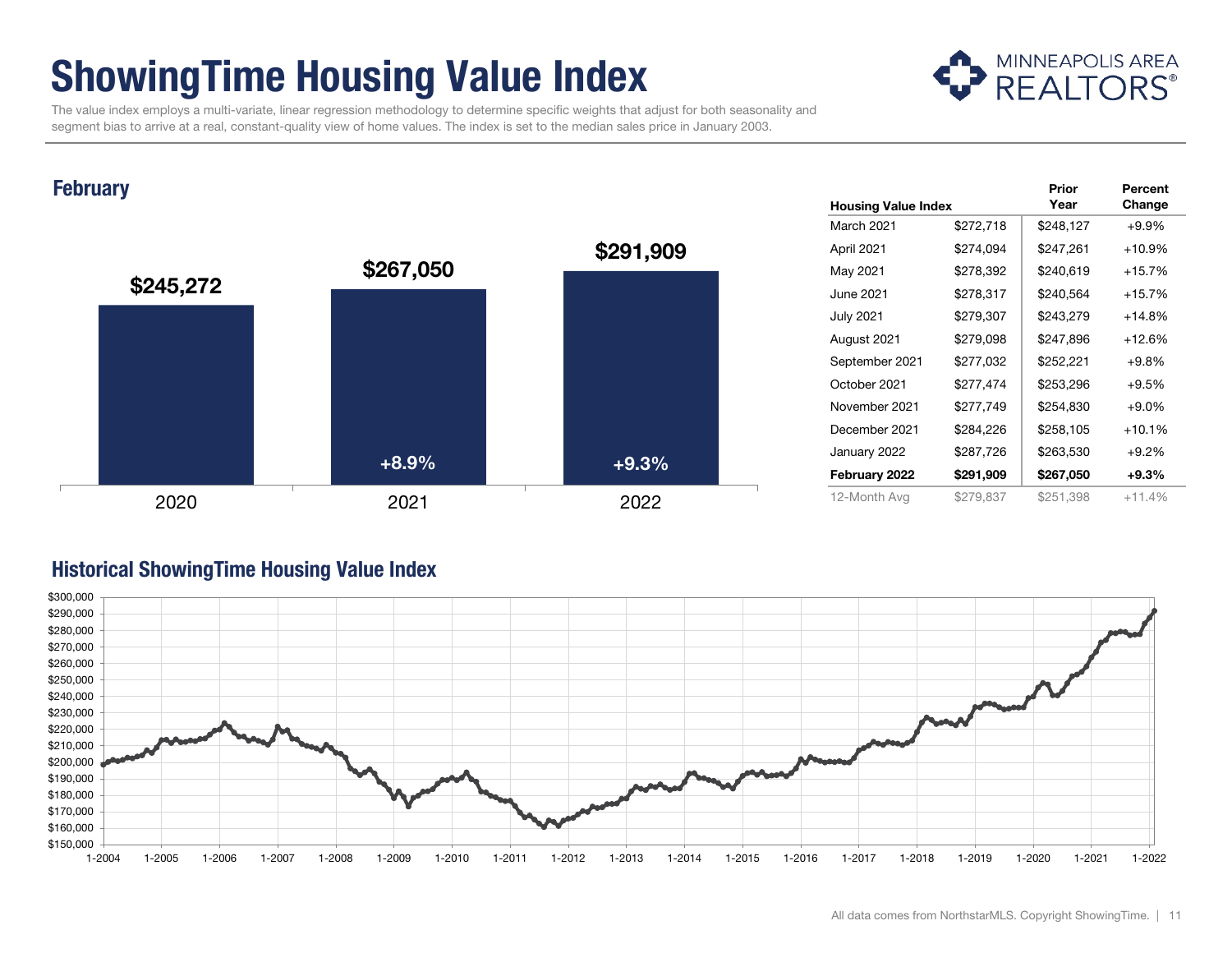## Percent of Original List Price Received

 Percentage found when dividing a property's sales price by its original list price, then taking the average for all properties sold in a given month, not accounting for seller concessions.



98.0%100.1% 100.7% 2020 2021 2022 97.5% 99.8% 100.1% 2020 2021 2022  $+2.1\%$   $+0.6\%$   $+2.4\%$ +0.3%

Year to Date

|                                |        | Prior  | Percent |
|--------------------------------|--------|--------|---------|
| Pct. Of Orig. List Price Rec'd |        | Year   | Change  |
| March 2021                     | 101.9% | 99.2%  | $+2.7%$ |
| April 2021                     | 103.3% | 99.9%  | $+3.4%$ |
| May 2021                       | 104.0% | 99.6%  | $+4.4%$ |
| June 2021                      | 104.2% | 99.6%  | $+4.6%$ |
| <b>July 2021</b>               | 103.6% | 100.1% | $+3.5%$ |
| August 2021                    | 102.4% | 100.3% | $+2.1%$ |
| September 2021                 | 101.2% | 100.5% | $+0.7%$ |
| October 2021                   | 100.3% | 100.5% | $-0.2%$ |
| November 2021                  | 99.8%  | 100.2% | $-0.4%$ |
| December 2021                  | 99.5%  | 99.7%  | $-0.2%$ |
| January 2022                   | 99.6%  | 99.5%  | $+0.1%$ |
| February 2022                  | 100.7% | 100.1% | +0.6%   |
| 12-Month Ava                   | 101.9% | 100.0% | $+1.9%$ |

#### Historical Percent of Original List Price Received

**February** 

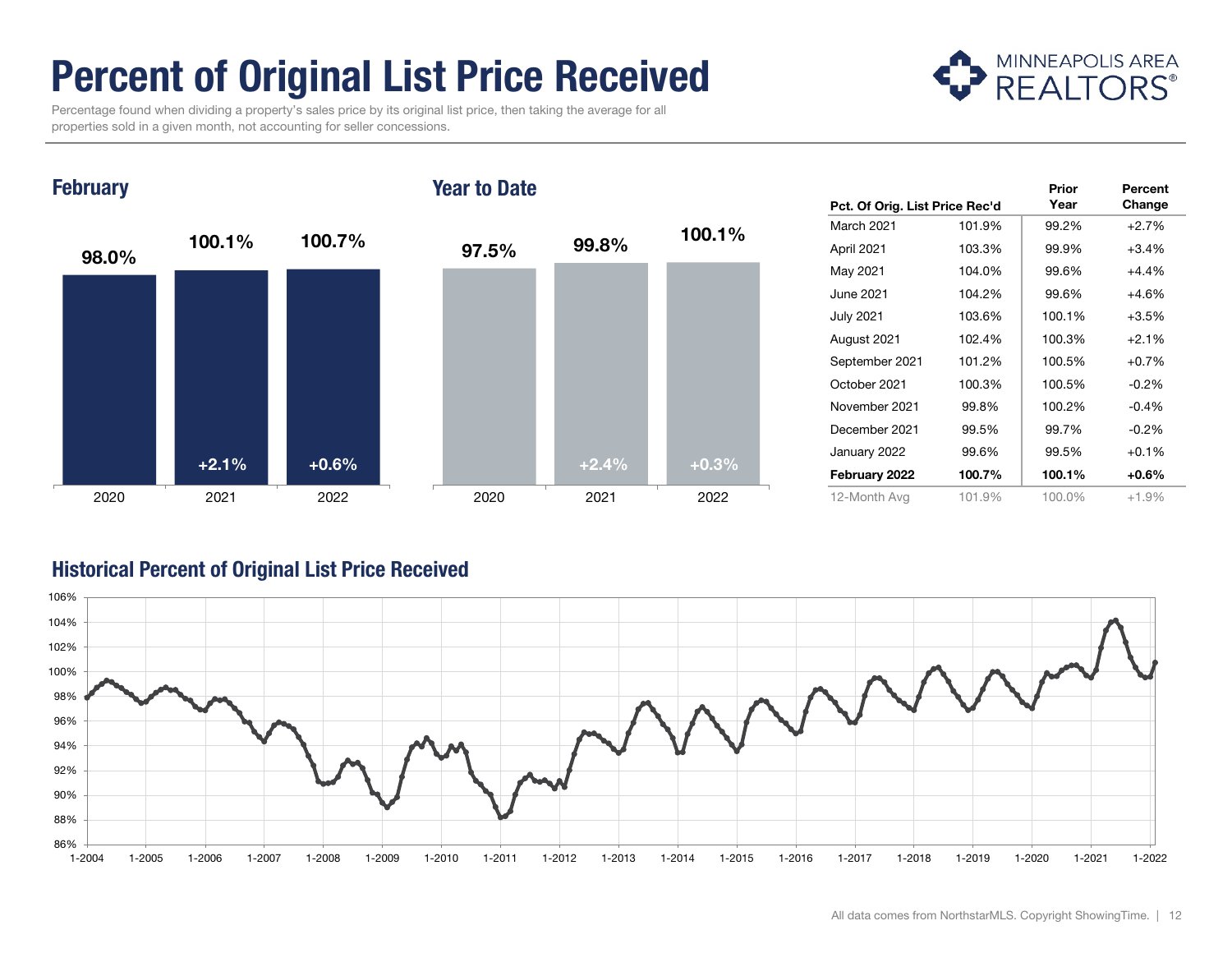## Housing Affordability Index



 This index measures housing affordability for the region. For example, an index of 120 means the median household income was 120% of what is necessary to qualify for the median-priced home under prevailing interest rates. A higher number means greater affordability.

**February** 

#### Year to Date



| <b>Housing Affordability Index</b> |     | Prior<br>Year | Percent<br>Change |
|------------------------------------|-----|---------------|-------------------|
| March 2021                         | 136 | 146           | $-6.8%$           |
| April 2021                         | 133 | 142           | $-6.3%$           |
| May 2021                           | 130 | 148           | $-12.2%$          |
| June 2021                          | 130 | 145           | $-10.3%$          |
| <b>July 2021</b>                   | 131 | 145           | $-9.7%$           |
| August 2021                        | 130 | 144           | $-9.7%$           |
| September 2021                     | 130 | 148           | $-12.2%$          |
| October 2021                       | 130 | 146           | $-11.0%$          |
| November 2021                      | 132 | 150           | $-12.0%$          |
| December 2021                      | 134 | 153           | $-12.4%$          |
| January 2022                       | 127 | 154           | $-17.5%$          |
| February 2022                      | 121 | 143           | $-15.4\%$         |
| 12-Month Ava                       | 130 | 147           | -11.6%            |

#### Historical Housing Affordability Index

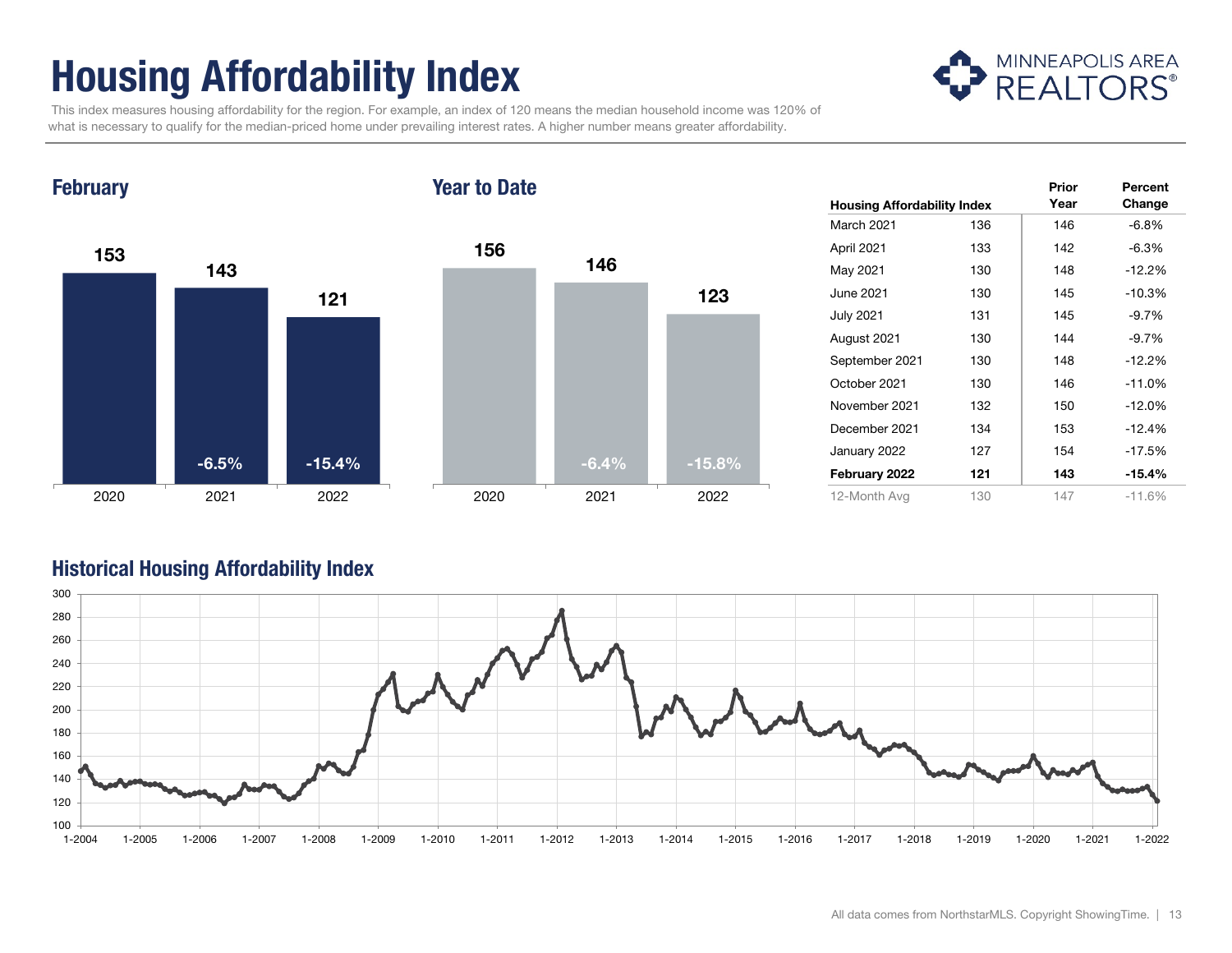### Inventory of Homes for Sale

The number of properties available for sale in active status at the end of a given month.





#### Historical Inventory of Homes for Sale

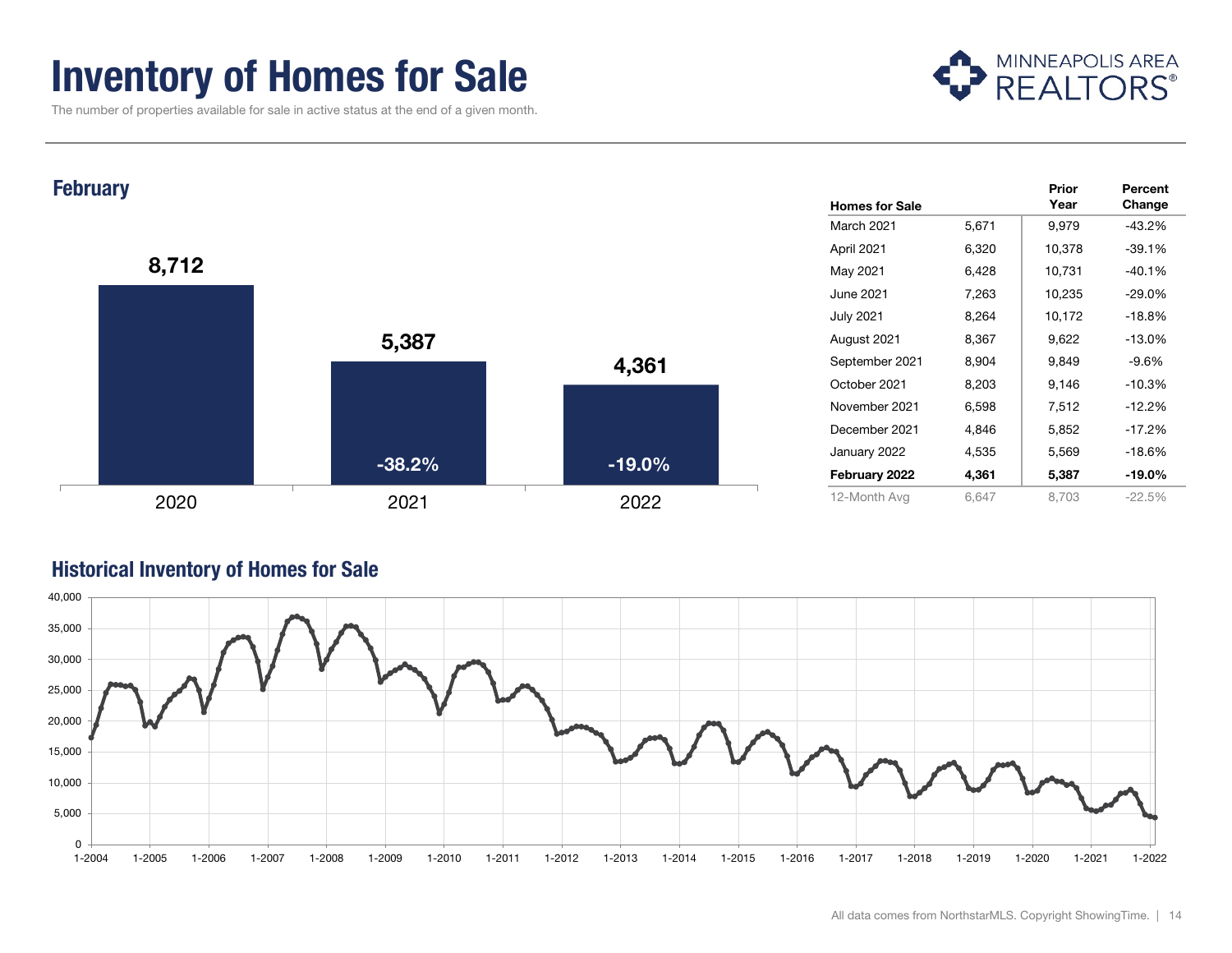### Months Supply of Homes for Sale



The inventory of homes for sale at the end of a given month, divided by the average monthly pending sales for the last 12 months.



#### Historical Months Supply of Inventory